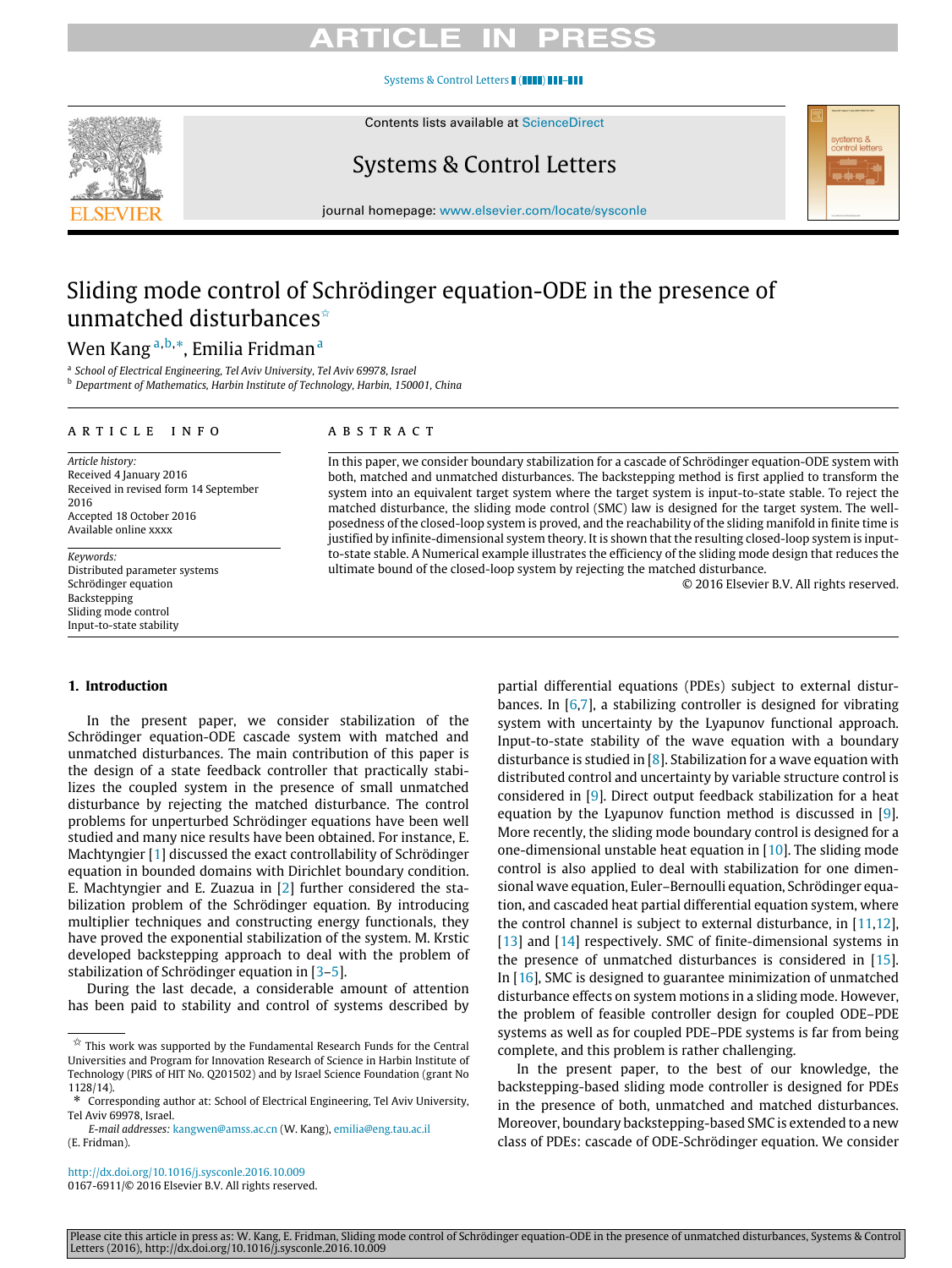the following cascade with disturbances:

<span id="page-1-0"></span>
$$
\begin{cases}\n\dot{X}(t) = AX(t) + Bu(0, t) + B_1 d_1(t), \ t > 0, \\
u_t(x, t) = -iu_{xx}(x, t), \ 0 < x < 1, \ t > 0, \\
u_x(0, t) = CX(t), \ t > 0, \\
u_x(1, t) = U(t) + d_2(t), \ t > 0,\n\end{cases}
$$
\n(1.1)

where  $A \in \mathbb{C}^{n \times n}$ ,  $B \in \mathbb{C}^{n \times 1}$ ,  $C \in \mathbb{C}^{1 \times n}$ ,  $X(t) \in \mathbb{C}^{n \times 1}$  is the state of ordinary differential equation,  $u(x, t) \in \mathbb{C}$  is the displacement of Schrödinger equation, and  $U(t) \in \mathbb{C}$  is the control actuation. The unmatched disturbance  $d_1$  and the matched one  $d_2$  are assumed to be measurable and bounded functions:  $|d_1(t)| \leq \Delta$  and  $|d_2(t)| \leq$ *M*, where  $\Delta > 0$  and  $M > 0$  are known upper bounds.

Our main objective is state-feedback practical stabilization of the coupled system in the presence of small unmatched disturbance  $d_1(t)$  and matched bounded disturbance  $d_2(t)$ . We design a SMC to reject the matched disturbance. We further establish the reachability of the sliding manifold in finite time and the existence and uniqueness of the solution. Finally, input-to-state stability (ISS) of the target closed-loop system is analyzed.

The structure of the paper is as follows. In the next section, we transform system  $(1.1)$  into the equivalent target system by the backstepping method. Section [3](#page-1-1) is devoted to the matched disturbance rejection by SMC approach. We design a sliding mode control and prove the existence and uniqueness of solution of the closed-loop system. The reachability of the sliding manifold in finite time is presented. In Section [4,](#page-4-0) the Lyapunov method is used to show that the closed-loop system on the sliding mode surface is input-to-state stable. An example with numerical simulation is presented in Section [5](#page-5-0) for illustration of the effectiveness of the method. Concluding remarks are presented in Section [6.](#page-6-0)

**Notation.** The Sobolev space  $W^{k,p}(\Omega)$  is defined as  $W^{k,p}(\Omega) =$  $\{u : D^{\alpha}u \in L^{p}(\Omega), \text{ for all } 0 \leq |\alpha| \leq k\} \text{ with norm } ||u||_{W^{k,p}}$  $=\ \bigl\{ \sum_{0\leq|\alpha|\leq k} \lVert D^\alpha u \rVert_{L^p}^p \bigr\}^{\frac{1}{p}}. \ W^{k,2}(\varOmega) \, = \, H^k(\varOmega) \text{ is the Sobolev space} \bigr\}$ of absolutely continuous scalar functions on  $\Omega$  with square integrable derivatives of the order  $k \geq 1$ .

### **2. Backstepping transformation**

First, following (M. Krstic, A. Smyshlyaev [\[4\]](#page-8-15)), we introduce a transformation for  $[X, u] \rightarrow [X, w]$  in the form

<span id="page-1-2"></span>
$$
\begin{cases} X(t) = X(t), \\ w(x, t) = u(x, t) - \int_0^x q(x, y)u(y, t)dy - \gamma(x)X(t) \end{cases}
$$
 (2.1)

where

$$
q(x, y) = \int_0^{x-y} i\gamma(\sigma) B d\sigma, \qquad (2.2)
$$

$$
\gamma(x) = \begin{bmatrix} K & C & i \kappa A \end{bmatrix} e^{\begin{bmatrix} 0 & 0 & -iBC \\ I & 0 & iA \\ 0 & I & 0 \end{bmatrix} x \begin{bmatrix} I \\ 0 \\ 0 \end{bmatrix}.
$$
 (2.3)

The transformations  $(2.1)$  transform the system  $(1.1)$  into the intermediate system of ODE-Schrödinger cascades of the following form:

$$
\begin{cases}\n\dot{X}(t) = (A + BK)X(t) + Bw(0, t) + B_1d_1(t), \\
w_t(x, t) = -iw_{xx}(x, t), \\
w_x(0, t) = 0, \\
w_x(1, t) = W(t) + d_2(t),\n\end{cases}
$$
\n(2.4)

where  $w(x, t) \in \mathbb{C}$ . Assume that  $(A, B)$  is stabilizable and  $K \in \mathbb{C}^{1 \times n}$ is chosen such that  $A + BK$  is Hurwitz. Here  $W(t)$  is intermediate system controller of the form:

$$
W(t) = U(t) - q(1, 1)u(1, t) - \int_0^1 q_x(1, y)u(y, t)dy - \gamma'(1)X(t).
$$
\n(2.5)

The transformation [\(2.1\)](#page-1-2) is invertible,

$$
\begin{cases} X(t) = X(t), \\ u(x, t) = w(x, t) + \int_0^x l(x, y)w(y, t)dy + \psi(x)X(t), \end{cases}
$$
 (2.6)

where

$$
I(x, y) = \int_0^{x-y} i\psi(\sigma)Bd\sigma,
$$
\n(2.7)

$$
\psi(x) = \begin{bmatrix} K & C \end{bmatrix} e^{\begin{bmatrix} 0 & i(A+BK) \\ I & 0 \end{bmatrix} x} \begin{bmatrix} I \\ 0 \end{bmatrix}.
$$
 (2.8)

Next, a further transformation from  $[X, w] \rightarrow [X, z]$  is given by

<span id="page-1-3"></span>
$$
\begin{cases} X(t) = X(t), \\ z(x, t) = w(x, t) - \int_0^x k(x, y) w(y, t) dy, \end{cases}
$$
 (2.9)

where

$$
k(x, y) = -\operatorname{cix} \frac{I_1\left(\sqrt{\operatorname{ci}(x^2 - y^2)}\right)}{\sqrt{\operatorname{ci}(x^2 - y^2)}},
$$
\n(2.10)

and  $I_1$  is the modified Bessel function,

$$
I_1(x) = \sum_{n=0}^{\infty} \frac{\left(\frac{x}{2}\right)^{2n+1}}{n!(n+1)!}.
$$
\n(2.11)

Hence, we obtain the target system:

<span id="page-1-4"></span>
$$
\begin{cases}\n\dot{X}(t) = (A + BK)X(t) + Bz(0, t) + B_1d_1(t), \\
z_t(x, t) = -iz_{xx}(x, t) - cz(x, t), \\
z_x(0, t) = 0, \\
z_x(1, t) = Z(t) + d_2(t),\n\end{cases}
$$
\n(2.12)

where  $c > 0$  and

$$
Z(t) = W(t) - k(1, 1)w(1, t) - \int_0^1 k_x(1, y)w(y, t)dy.
$$
 (2.13)

Then,

$$
Z(t) = U(t) - q(1, 1)u(1, t) - \int_0^1 q_x(1, y)u(y, t)dy - \gamma'(1)X(t)
$$
  
- k(1, 1)  $\left[ u(1, t) - \int_0^1 q(1, y)u(y, t)dy - \gamma(1)X(t) \right]$   
-  $\int_0^1 k_x(1, y) \left[ u(y, t) - \int_0^y q(y, \tau)u(\tau, t) d\tau - \gamma(y)X(t) \right] dy.$  (2.14)

The inverse of the transformation  $(2.9)$  can be found as follows

$$
\begin{cases} X(t) = X(t), \\ w(x, t) = z(x, t) + \int_0^x p(x, y)z(y, t)dy, \end{cases}
$$
(2.15)

where

$$
p(x, y) = -cix \frac{J_1(\sqrt{ci(x^2 - y^2)})}{\sqrt{ci(x^2 - y^2)}},
$$
\n(2.16)

<span id="page-1-1"></span>and  $J_1$  is the Bessel function of first kind.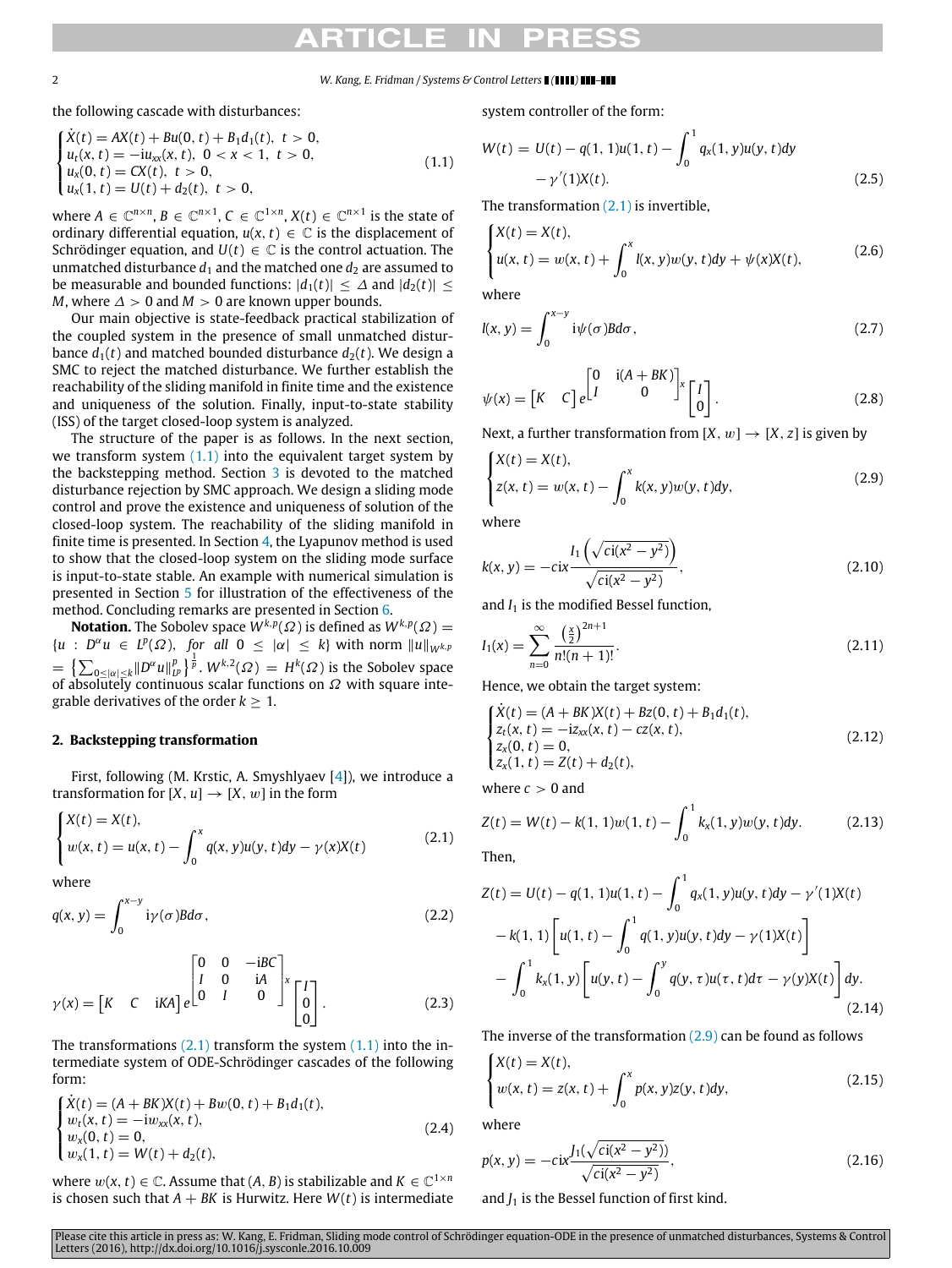### **3. Sliding mode controller design**

In order to choose a sliding mode surface, we consider the system [\(2.12\)](#page-1-4) in the energy space  $\mathcal{H}_1 = \mathbb{C}^n \times H^1(0, 1)$ . The inner product induced norm of  $H_1$  is given by

$$
\langle [X, f], [Y, g] \rangle = X^T \overline{Y} + \int_0^1 f(x) \overline{g(x)} dx
$$
  
+ 
$$
\int_0^1 f'(x) \overline{g'(x)}, \ \forall [X, f], [Y, g] \in \mathcal{H}_1. \tag{3.1}
$$

Design the sliding mode surface  $S$  for system  $(2.12)$  as a closedsubspace of  $H_1$ :

<span id="page-2-11"></span>
$$
S = \left\{ [X, f] \in \mathcal{H}_1 | \int_0^1 f(x) dx = 0 \right\}.
$$
 (3.2)

The corresponding sliding mode function for system  $(2.12)$  is then given by

<span id="page-2-10"></span>
$$
S(t) = \int_0^1 z(x, t) dx
$$
  
= 
$$
\int_0^1 \left[ w(x, t) - \int_0^x k(x, y) w(y, t) dy \right] dx
$$
 (3.3)

or, as a function of *u* and *X*, as

$$
S(t) = \int_0^1 u(x, t)dx - \int_0^1 \int_0^x q(x, y)u(y, t)dydx - \int_0^1 \gamma(x)X(t)dx - \int_0^1 \int_0^x k(x, y)u(y, t)dydx + \int_0^1 \int_0^x k(x, y) \int_0^y q(y, \tau)u(\tau, t) d\tau dydx + \int_0^1 \int_0^x k(x, y)\gamma(y)X(t)dydx.
$$
 (3.4)

Next we seek a ''reachability of the sliding manifold in finite time'' by designing a sliding mode feedback. Differentiating formally the sliding surface function we have

$$
\dot{S}(t) = \int_0^1 z_t(x, t) dx = \int_0^1 [-iz_{xx}(x, t) - cz(x, t)] dx
$$
  
= -iz<sub>x</sub>(1, t) - cS(t)  
= -iZ(t) - id<sub>2</sub>(t) - cS(t). (3.5)

We design the feedback controller as

<span id="page-2-1"></span>
$$
Z(t) = -i(M + \eta)\text{sign}(S(t)).
$$
\n(3.6)

Then the dynamics on the sliding surface is governed by the following ODE:

$$
\dot{S}(t) = -cS(t) - (M + \eta)\text{sign}(S(t)) - id_2(t). \tag{3.7}
$$

Hence,

<span id="page-2-0"></span>
$$
\frac{d}{dt}|S(t)|^2 = 2\text{Re}\left\{\overline{S(t)}\dot{S}(t)\right\}
$$
  
= -2c|S(t)|^2 - 2(M + \eta)|S(t)| - 2\text{Re}\left\{\overline{S(t)}\dot{d}\_2(t)\right\}  
\le -2\eta|S(t)|. (3.8)

It is well-known that  $(3.8)$  guarantees reachability of the sliding manifold in finite time [\[17\]](#page-8-16).

The closed-loop target system [\(2.12\)](#page-1-4) under the state feedback control [\(3.6\)](#page-2-1) becomes

<span id="page-2-2"></span>
$$
\begin{cases}\n\dot{X}(t) = (A + BK)X(t) + Bz(0, t) + B_1d_1(t), \\
z_t(x, t) = -iz_{xx}(x, t) - cz(x, t), \\
z_x(0, t) = 0, \\
z_x(1, t) = -i(M + \eta)\text{sign}(S(t)) + d_2(t) \triangleq \tilde{d}(t).\n\end{cases}
$$
\n(3.9)

### *3.1. Existence of solution to [\(3.9\)](#page-2-2)*

Next, the Riesz basis approach is adopted to prove the wellposedness of system  $(3.9)$ . Define the operator  $\mathbb A$  as

<span id="page-2-7"></span>
$$
\begin{cases} \mathbb{A}(X,f) = \left( (A + BK)X + Bf(0), -if''(x) - cf(x) \right), \\ D(\mathbb{A}) = \{ (X,f) \in \mathbb{C}^n \times H^2(0,1) | f'(0) = f'(1) = 0 \}. \end{cases}
$$
(3.10)

With the operator  $A$  at hand, we can present system  $(3.9)$  as an evolutionary equation in  $\mathcal{H}_1$ :

<span id="page-2-3"></span>
$$
\frac{d}{dt}\begin{pmatrix} X(t) \\ Z(\cdot, t) \end{pmatrix} = \mathbb{A}\begin{pmatrix} X(t) \\ Z(\cdot, t) \end{pmatrix} + \begin{pmatrix} B_1 d_1(t) \\ 0 \end{pmatrix} + \mathbb{B}\tilde{d}(t),
$$
\n(3.11)

where

$$
\mathbb{B} = \begin{pmatrix} 0 \\ i\delta(x-1) \end{pmatrix} . \tag{3.12}
$$

Now we show that  $\mathbb A$  generates  $C_0$ -semigroup  $e^{\mathbb A t}$  and  $\mathbb B$  is admissible for  $e^{\mathbb{A}t}$  (G. Weiss, 1989). To this purpose, it suffices to show that  $A^*$  generates  $C_0$ -semigroup  $e^{A^*t}$ . Indeed, a straightforward computation gives

<span id="page-2-4"></span>
$$
\begin{cases}\n\mathbb{A}^*(\Psi, \phi)^\top = \left(\overline{(A + BK)}^\top \Psi, i\phi'' - c\phi\right)^\top, \\
\forall (\Psi, \phi)^\top \in D(\mathbb{A}^*), \\
D(\mathbb{A}^*) = \{(\Psi, \phi)^\top \in \mathbb{C}^n \times H^2(0, 1)|\phi'(0) = i\overline{B}^\top \Psi, \phi'(1) = 0\}.\n\end{cases}
$$
\n(3.13)

The dual system to  $(3.11)$  is

<span id="page-2-9"></span>
$$
\begin{cases}\n\dot{\Psi}(t) = \overline{(A + BK)}^{\top} \Psi(t), \ t > 0 \\
\phi_t(x, t) = i\phi_{xx}(x, t) - c\phi(x, t), \ x \in (0, 1), \ t > 0, \\
\phi_x(0, t) = i\overline{B}^{\top} \Psi, \ \phi_x(1, t) = 0, \ t > 0, \\
Y_1(t) = \mathbb{B}^*(\Psi, \phi) = i\phi(1, t), \ t > 0.\n\end{cases}
$$
\n(3.14)

<span id="page-2-8"></span>**Lemma 3.1.** Let  $A^*$  be given by [\(3.13\)](#page-2-4), let  $s_k$  be the eigenvalue of  $\overline{(A+BK)}^{\top}$  with the corresponding eigenvector  $\Psi_k$  and assume that  $s_k \notin {\lambda}_l = -c - i(l^2 \pi^2)$ . Then we have the following assertion: *The eigenvalues of* A ∗ *are given by*

 ${s_k, \lambda_l, k = 1, \ldots, n, l = 0, 1, 2, \ldots}$  (3.15)

*and the corresponding to s<sup>k</sup> and* λ*<sup>l</sup> eigenfunctions are given by*

$$
W_k = (\Psi_k, \phi_k)^{\top}, W_l = (0, \phi_l)^{\top},
$$
\n(3.16)

*where*

<span id="page-2-6"></span>
$$
\phi_l = \frac{\cos(l\pi x)}{l\pi},
$$
\n
$$
\phi_k = \frac{\sqrt{2}(1-i)}{2\sqrt{s_k+c}} \overline{B}^\top \psi_k \frac{\cosh\left((1-i)\sqrt{\frac{s_k+c}{2}}(1-x)\right)}{\sinh\left((1-i)\sqrt{\frac{s_k+c}{2}}\right)}.
$$
\n(3.17)

*Moreover,*  $\{W_l, W_k, l = 0, 1, ..., k = 1, 2, ..., n\}$  *forms a Riesz basis for*  $H_1$ *.* A<sup>\*</sup> generates a C<sub>0</sub>-semigroup  $e^{A*t}$  on  $H_1$ *.* 

**Proof.** First, we compute the eigenvalues and the corresponding eigenfunctions of  $\mathbb{A}^*$ . Let  $\mathbb{A}^*W = \lambda W$ , where  $\lambda \in \sigma(\mathbb{A}^*)$  and  $W = (\Psi, \phi) \in D(\mathbb{A}^*)$ . Then we have that  $\Psi$  and  $\phi$  satisfy the eigenvalue problem

<span id="page-2-5"></span>
$$
\begin{cases}\n\lambda \Psi = \overline{(A + BK)}^{\top} \Psi, \\
\lambda \phi = i \phi'' - c \phi, \\
\phi'(0) = i \overline{B}^{\top} \Psi, \phi'(1) = 0.\n\end{cases}
$$
\n(3.18)

There are two cases: Case 1:  $\Psi = 0$ . Here [\(3.18\)](#page-2-5) becomes

$$
\begin{cases}\n\lambda \phi = i\phi'' - c\phi, \\
\phi'(0) = \phi'(1) = 0,\n\end{cases}
$$
\n(3.19)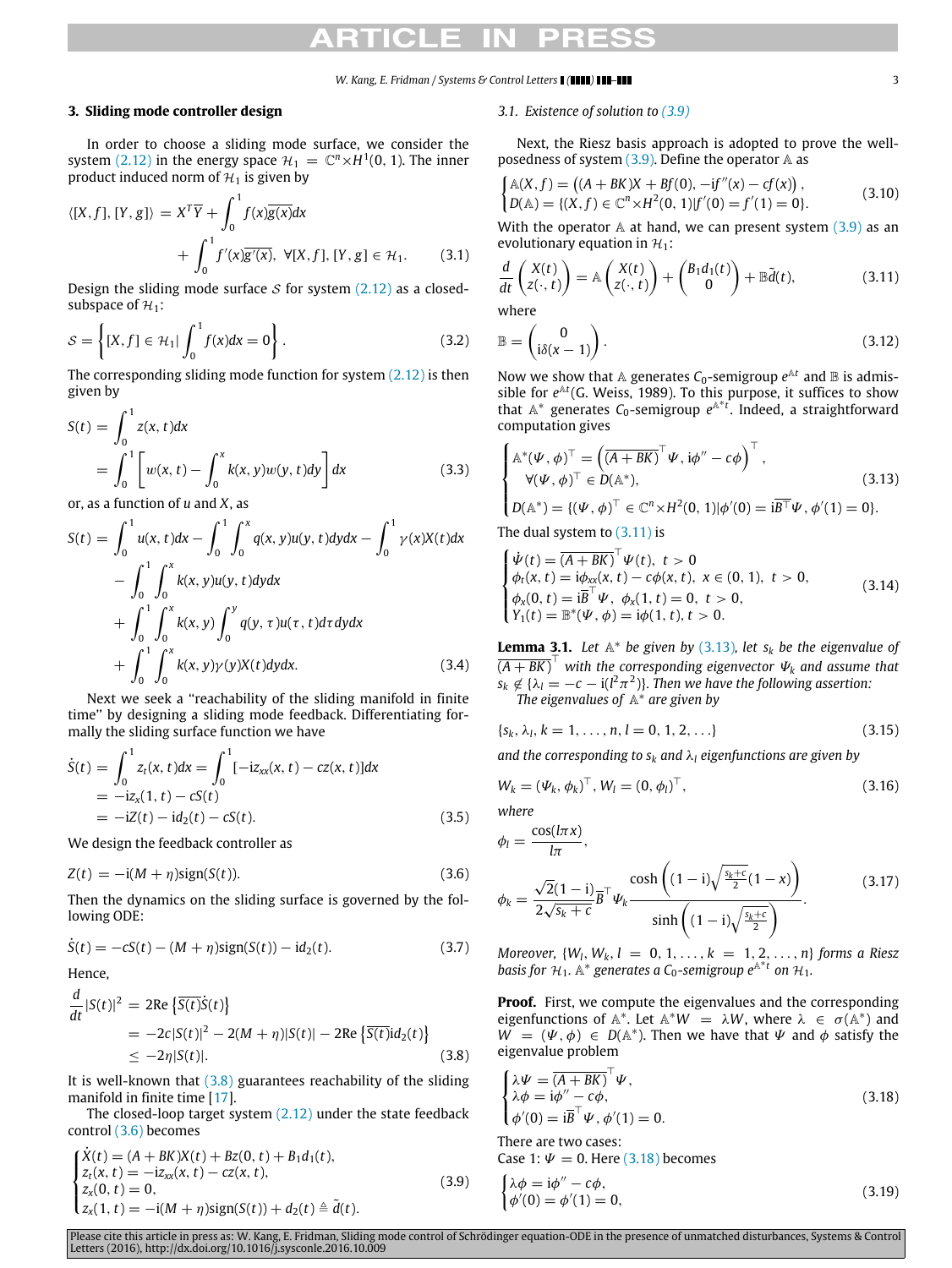which has nontrivial solutions  $(\lambda_l, \phi_l(x))$ ,  $l \in \mathbb{N}$ , where  $\lambda_l =$  $-c - i(l^2 \pi^2)$ ,  $\phi_l(x) = \frac{\cos(l\pi x)}{l\pi}$ ,  $l \in \mathbb{N}$ . Therefore, we obtain that the eigenvalues  $\lambda_l$  and the corresponding eigenfunctions  $W_l(x)$  =  $\left(0, \frac{\cos(l\pi x)}{l\pi}\right)^{\top}$ .

 $\overrightarrow{C}$  ase  $2: \Psi \neq 0$ . Here  $s_k \Psi_k = \overline{(A + BK)}^\top \Psi_k$ ,  $k = 1, 2, \ldots, n$ . Then  $\phi_k$ satisfy the following equation:

<span id="page-3-1"></span>
$$
\begin{cases}\ns_k \phi_k = \mathrm{i} \phi_k'' - c \phi_k, \\
\phi_k'(0) = \mathrm{i} \overline{B}^\top \Psi_k, \ \phi_k'(1) = 0.\n\end{cases}
$$
\n(3.20)

Let

<span id="page-3-0"></span>
$$
\phi_k(x) = c_1 \cosh\left(\sqrt{-i(s_k + c)}x\right) + c_2 \sinh\left(\sqrt{-i(s_k + c)}x\right), \quad (3.21)
$$

where  $c_1$ ,  $c_2$  are constants and  $\sqrt{-1} = \frac{1-i}{\sqrt{2}}$ . Substituting [\(3.21\)](#page-3-0) into the boundary conditions of  $(3.20)$ , we obtain

$$
\begin{cases}\n\sqrt{-\mathrm{i}(s_k+c)}c_2 = \mathrm{i}\overline{B}^\top \Psi_k, \\
\sqrt{-\mathrm{i}(s_k+c)}\left[c_1\sinh(\sqrt{-\mathrm{i}(s_k+c)})\right. \\
\left.+ c_2\cosh(\sqrt{-\mathrm{i}(s_k+c)})\right] = 0.\n\end{cases}
$$
\n(3.22)

Hence,

$$
\begin{cases}\nc_1 = \frac{\sqrt{2}(1-i)}{2\sqrt{s_k+c}} \overline{B}^\top \psi_k \frac{\cosh(\sqrt{-i(s_k+c)})}{\sinh(\sqrt{-i(s_k+c)})},\\c_2 = -\frac{\sqrt{2}(1-i)}{2\sqrt{s_k+c}} \overline{B}^\top \psi_k.\n\end{cases}
$$
\n(3.23)

Therefore, the solution of [\(3.20\)](#page-3-1) has the form

$$
\phi_k(x) = \frac{\sqrt{2}(1-i)}{2\sqrt{s_k+c}} \overline{B}^\top \psi_k \frac{\cosh\left((1-i)\sqrt{\frac{s_k+c}{2}}(1-x)\right)}{\sinh\left((1-i)\sqrt{\frac{s_k+c}{2}}\right)}.
$$
(3.24)

This implies [\(3.17\).](#page-2-6)

We show next that  $\{W_l, W_k, l = 0, 1, ..., k = 1, 2, ..., n\}$ forms a Riesz basis in  $\mathcal{H}_1$ . Since  $\{\Psi_k, k = 1, 2, \ldots, n\}$  is a basis in  $\mathbb{C}^n$  and  $\{\phi_l = \frac{\cos(l\pi x)}{l\pi}, l = 0, 1, 2, \ldots\}$  forms an orthogonal basis in  $H^1(0, 1)$ , we obtain that  $\{F_l, F_k, l = 0, 1, \ldots, k = 1, 2, \ldots, n\}$ forms an orthogonal basis in  $H_1$ , where  $F_l = (0, \phi_l)$  and  $F_k =$  $(\Psi_k, 0)$ . It follows from [\(3.17\)](#page-2-6) that

$$
\sum_{k=1}^{n} \|W_k - F_k\|^2 + \sum_{l=0}^{\infty} \|W_l - F_l\|^2 = \sum_{k=1}^{n} \|\phi_k\|_{H^1(0,1)} < \infty. \quad (3.25)
$$

Then, by classical Bari's theorem,  $\{W_l, W_k, l = 0, 1, \ldots, k = 1\}$ 1, 2, . . . , *n*} forms a Riesz basis for  $H_1$ . This implies  $A^*$  generates  $a$   $C_0$ -semigroup  $e^{A*t}$  on  $H_1$ .  $\square$ 

<span id="page-3-2"></span>**Lemma 3.2.** Let  $\mathbb A$  be defined by [\(3.10\)](#page-2-7). Then  $\mathbb A$  generates a  $C_0$  $s$ emigroup  $e^{\mathbb{A}t}$  and  $\mathbb B$  is admissible for  $e^{\mathbb{A}t}$  (see [\[18\]](#page-8-17)).

**Proof.** It is shown that  $\mathbb{A}^*$  generates a  $\mathcal{C}_0$ -semigroup  $e^{\mathbb{A}^*t}$  on  $\mathcal{H}_1$ in [Lemma 3.1.](#page-2-8) Then by [\[19,](#page-8-18) Proposition 2.8.5, Proposition 2.8.1], we obtain that  $\mathbb A$  generates a  $\mathcal C_0$ -semigroup  $e^{\mathbb A t}$ . For any  $W_0(\cdot,0)=0$  $(\Psi(0), \phi(\cdot, 0))^\top \in \mathcal{H}_1$ , suppose that

$$
W_0(x, 0) = \sum_{l=0}^{\infty} a_l W_l(x) + \sum_{k=1}^n b_k W_k(x),
$$
\n(3.26)

$$
||W_0|| \approx \sum_{l=0}^{\infty} |a_l|^2 + \sum_{k=1}^{n} |b_k|^2.
$$
 (3.27)

We thus obtain the solution of  $(3.14)$ :

$$
W(x, t) = (\Psi(t), \phi(x, t))^\top
$$
  
= 
$$
\sum_{l=0}^{\infty} a_l e^{\lambda_l t} W_l(x) + \sum_{k=1}^n b_k e^{s_k t} W_k(x),
$$
 (3.28)

where

$$
\Psi(t) = \sum_{k=1}^{n} b_k e^{s_k t} \Psi_k, \ \phi(x, t)
$$
  
= 
$$
\sum_{l=0}^{\infty} a_l e^{\lambda_l t} \phi_l(x) + \sum_{k=1}^{n} b_k e^{s_k t} \phi_k(x).
$$
 (3.29)

It then follows from [\(3.17\)](#page-2-6) that

$$
\phi_{l}(1) = \frac{\cos(l\pi)}{l\pi}, \phi_{k}(1)
$$
\n
$$
= \frac{\sqrt{2}(1-i)}{2\sqrt{s_{k} + c}} \overline{B}^{\top} \Psi_{k} \frac{1}{\sinh\left((1-i)\sqrt{\frac{s_{k}+c}{2}}\right)},
$$
\n
$$
Y_{1}(t) = i\phi(1, t) = i\left[\sum_{l=0}^{\infty} a_{l}e^{\lambda_{l}t}\phi_{l}(1) + \sum_{k=1}^{n} b_{k}e^{s_{k}t}\phi_{k}(1)\right]
$$
\n
$$
= i\left[\sum_{l=0}^{\infty} \frac{(-1)^{l}}{l\pi}a_{l}e^{\lambda_{l}t} + \sum_{k=1}^{n} b_{k}e^{s_{k}t} \frac{\sqrt{2}(1-i)}{2\sqrt{s_{k} + c}} \overline{B}^{\top}
$$
\n
$$
\times \Psi_{k} \frac{1}{\sinh\left((1-i)\sqrt{\frac{s_{k}+c}{2}}\right)}\right].
$$
\n(3.31)

By Ingham's inequality ( $[20,$  Theorem 9.1, 173]), there exists  $T > 0$ such that

$$
\int_0^T |Y_1(t)|^2 dt \leq K_T \sum_{l=0}^\infty |a_l|^2 + L_T \sum_{k=1}^n |b_k|^2 \leq M_T ||W_0||^2 \qquad (3.32)
$$

for some constants  $K_T$ ,  $L_T$ , and  $M_T$ , which depend only on  $T$ . This shows that  $\mathbb{B}^*$  is admissible for  $e^{A^*t}$ . Therefore,  $\mathbb{B}$  is admissible for  $e^{\mathbb{A}t}$ .  $\square$ 

Due to [\[18\]](#page-8-17), given  $d_1(t)$  and  $\overline{d}(t)$  for any initial value  $(X(0), z(·, 0))$ <sup>T</sup> ∈  $\mathcal{H}_1$  there exists a unique solution to [\(3.11\)](#page-2-3) such that  $(X(t), z(\cdot, t))^{\top}$  ∈  $C(0, \infty; \mathcal{H}_1)$ . Now, we apply the Banach fixed-point theorem to prove the following result:

**Theorem 3.1.** *Suppose that*  $|d_2(t)| \leq M$  *for all t*  $\geq 0$ *, and S*(*t*) *be defined by* [\(3.3\)](#page-2-10)*. Then for any*  $(X(\cdot, 0), z(\cdot, 0)) \in \mathcal{H}_1$  *and*  $S(t) \neq 0$ *, there exists a t*max > 0 *such that* [\(3.9\)](#page-2-2) *admits a unique solution*  $(X, z) \in C(0, t_{max}; \mathcal{H}_1)$  *and*  $S(t) = 0$  *for*  $t \ge t_{max}$ .

**Proof.** For any  $T > 0$  and  $W_0 = (X(0), z(\cdot, 0)) \in \mathcal{H}_1$ , if  $S \in C[0, T]$ ,  $S(t) \neq 0$  for all  $t \in [0, T)$ , then by the admissibility of B claimed by [Lemma 3.2,](#page-3-2) there exists a unique solution  $W = (X(t), z(\cdot, t)) \in$  $C(0, T; \mathcal{H}_1)$ . Let  $(f, g) = (0, 1) \in D(\mathbb{A}^*)$ . By the admissibility of  $\mathbb{B}$ , we have from [\(3.11\),](#page-2-3) that

<span id="page-3-3"></span>
$$
\frac{d}{dt} \langle W(t), (f, g) \rangle = \langle W(t), \mathbb{A}^* (f, g) \rangle + \mathbb{B}^* (f, g) \tilde{d}(t) \n= \langle W(t), \mathbb{A}^* (f, g) \rangle - \mathrm{i} \tilde{d}(t),
$$
\n(3.33)

where 
$$
W(t) = (X(t), z(\cdot, t))
$$
.  
Substitution of  $\mathbb{A}^*(f(x), g(x)) = (0, -c)$  into (3.33) gives

<span id="page-3-4"></span>
$$
\dot{S}(t) = -cS(t) - i\tilde{d}(t), \forall t \ge 0 \quad \text{a.e.,}
$$
  
where  $\tilde{d}(t)$  is defined in (3.9). (3.34)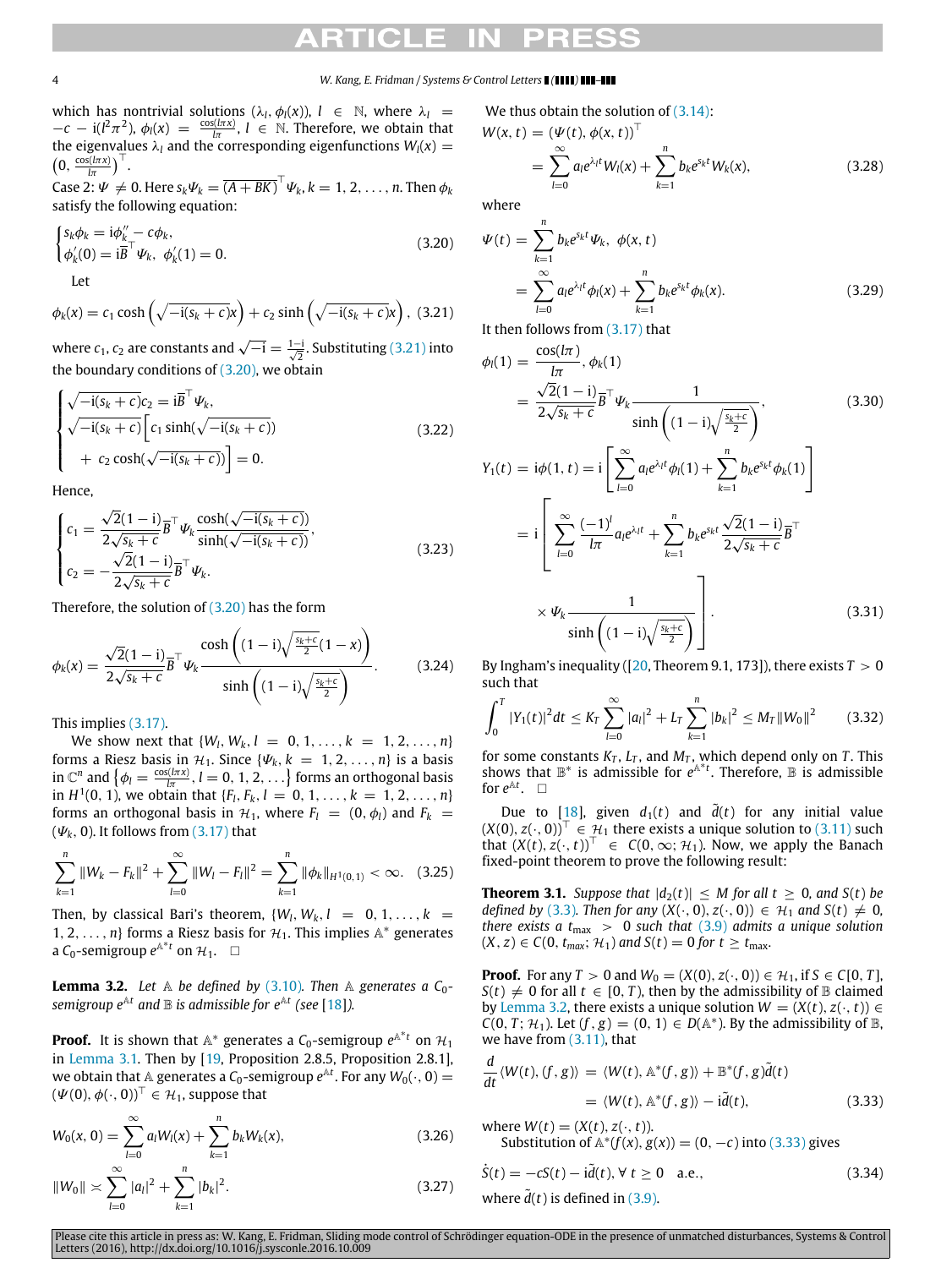Now we may assume without loss of generality that  $S(t_0)$  =  $S_0 \neq 0$ . In this case, it follows from [\(3.34\)](#page-3-4) that

$$
S(t) = e^{-c(t-t_0)}S_0 - \int_{t_0}^t e^{-c(t-t_0-\tau)}[(M+\eta)\text{sign}(S(\tau)) + id_2(\tau)]d\tau, \ \forall t \ge t_0.
$$
\n(3.35)

Define a closed subspace of  $C\left[t_0,t_0+\frac{|S_0|}{4(2M+\eta)}\right]$  by

$$
\Omega = \left\{ S \in C \left[ t_0, t_0 + \frac{|S_0|}{4(2M + \eta)} \right] \middle| S(t_0) = S_0, \right\}
$$
  

$$
|S(t)| \ge \frac{3|S_0|}{4} e^{-ct}, \forall t \in \left[ t_0, t_0 + \frac{|S_0|}{4(2M + \eta)} \right] \right\}, \quad (3.36)
$$

and a mapping  $\mathcal F$  on  $\Omega$  by

<span id="page-4-1"></span>
$$
(\mathcal{F}S)(t) = e^{-c(t-t_0)}S_0 - \int_{t_0}^t e^{-c(t-t_0-\tau)}[(M+\eta)\text{sign}(S(\tau)) + id_2(\tau)]d\tau.
$$
\n(3.37)

Then for any  $S \in \Omega$ , we have

$$
|(\mathcal{F}S)(t)| \geq e^{-c(t-t_0)}[|S_0|-(t-t_0)(2M+\eta)] \geq \frac{3|S_0|}{4}e^{-ct}.\quad(3.38)
$$

The above inequality shows that  $\mathcal{F}\Omega \subset \Omega$ . Furthermore,

$$
|\mathcal{F}S_1(t) - \mathcal{F}S_2(t)|
$$
  
\n
$$
\leq (M + \eta) \int_{t_0}^t e^{-c(t - t_0 - \tau)} \left| sign(S_1) - sign(S_2) \right| d\tau
$$
  
\n
$$
\leq (M + \eta) \|S_1 - S_2\|_{C[t_0, t_0 + \frac{|S_0|}{4(2M + \eta)}]} \cdot \frac{4}{3|S_0|} \cdot \frac{|S_0|}{4(2M + \eta)}
$$
  
\n
$$
\leq \frac{(M + \eta)}{3(2M + \eta)} \|S_1 - S_2\|_{C[t_0, t_0 + \frac{|S_0|}{4(2M + \eta)}]}.
$$
\n(3.39)

This shows that the mapping  $\mathcal F$  defined by [\(3.37\)](#page-4-1) is a contraction mapping on  $\Omega$ . According to the Banach fixed-point theorem [\[21\]](#page-8-20), there exists a unique, nonzero solution *S* in  $C\left[t_0, t_0 + \frac{|S_0|}{4(2M+\eta)}\right]$ .

We conclude that when  $S(t_0) \neq 0$ , there exists a positive value  $t_{\text{max}}$  such that there exists a unique solution to  $(3.34)$  and such that  $S(t_{\text{max}}) = 0$ . It then follows from [\(3.8\)](#page-2-0) that  $|S(t)|$  must be decreasing in [0,  $t_{\text{max}}$ ) and  $|S(t)| > 0$  for all  $t \in [0, t_{\text{max}})$ . Since *S*(*t*) is continuous, the reachability of sliding manifold in finite time [\(3.8\)](#page-2-0) implies that  $S(t) \equiv 0$  for all  $t \ge t_{\text{max}}$ .  $\Box$ 

## <span id="page-4-0"></span>**4. ISS (Input-to-state stability) analysis of the system on the sliding surface**

On the sliding surface  $S(t) = 0$ , the system [\(3.9\)](#page-2-2) becomes

<span id="page-4-2"></span>
$$
\begin{cases}\n\dot{X}(t) = (A + BK)X(t) + Bz(0, t) + B_1d_1(t), \\
z_t(x, t) = -iz_{xx}(x, t) - cz(x, t), \\
z_x(0, t) = 0, \\
\int_0^1 z(x, t)dx = 0.\n\end{cases}
$$
\n(4.1)

Now we are in a position to consider the input-to-state stability for the system [\(4.1\).](#page-4-2) By integrating from 0 to 1 in *x* the second equation of system  $(4.1)$ , we can obtain that

<span id="page-4-3"></span>
$$
\int_0^1 z_t(x, t) dx = -i \int_0^1 z_{xx}(x, t) dx - c \int_0^1 z(x, t) dx
$$
  
=  $-iz_x(1, t) + iz_x(0, t) - c \int_0^1 z(x, t) dx.$  (4.2)

The boundary conditions of the system  $(4.1)$ :

$$
z_x(0, t) = \int_0^1 z(x, t) dx = 0
$$
\n(4.3)

and the equality  $(4.2)$  guarantee  $z_x(1, t) = 0$ . Consider the Lyapunov function below:

$$
E(t) = \frac{1}{2} \int_0^1 |z(x, t)|^2 dx + \frac{1}{2} \int_0^1 |z_x(x, t)|^2 dx.
$$
 (4.4)

Now by taking a derivative of the function along the solution of system  $(4.1)$ , we obtain that

$$
\dot{E}(t) = \frac{1}{2} \left[ \int_0^1 z \overline{z_t} dx + \int_0^1 z_t \overline{z} dx + \int_0^1 z_x \overline{z_x} dx + \int_0^1 z_{xt} \overline{z_x} dx \right]
$$
  
\n
$$
= -c \int_0^1 |z(x, t)|^2 dx - c \int_0^1 |z_x(x, t)|^2 dx
$$
  
\n
$$
= -2cE(t). \tag{4.5}
$$

Hence,

$$
E(t)\leq e^{-2ct}E(0),
$$

i.e.

$$
||z(\cdot,t)||^2 + ||z_x(\cdot,t)||^2 \le e^{-2ct} \left[ ||z(\cdot,0)||^2 + ||z_x(\cdot,0)||^2 \right]. \tag{4.6}
$$

Using the Poincaré's and Agmon's inequalities, we find

<span id="page-4-4"></span>
$$
|z(0, t)|^2 \leq ||z(x, t)||^2 + ||z_x(x, t)||^2, \qquad (4.7)
$$

implying

<span id="page-4-7"></span>
$$
|z(0, t)|^2 \le e^{-2ct} \left[ ||z(\cdot, 0)||^2 + ||z_x(\cdot, 0)||^2 \right].
$$
 (4.8)

In order to prove the input-to state stability of '*X*' system in the following:

<span id="page-4-5"></span>
$$
\dot{X}(t) = (A + BK)X(t) + Bz(0, t) + B_1d_1(t),
$$
\n(4.9)

we will use the following lemma.

**Lemma 4.1** ([\[22\]](#page-8-21)). Let  $V : [0, \infty) \to \mathbb{R}^+$  be an absolutely continuous *function. If there exist*  $\alpha > 0$  *and*  $\gamma > 0$  *such that the derivative of V satisfies almost everywhere the inequality*

$$
\frac{d}{dt}V(t) + 2\alpha V(t) - \gamma |d(t)|^2 \leq 0
$$

*then it follows that for all*  $|d(t)| \leq \Delta$ *,* 

$$
V(t) \leq e^{-2\alpha(t-t_0)}V(t_0) + \frac{\gamma}{2\alpha}\Delta^2, \ t \geq t_0.
$$

<span id="page-4-9"></span>**Proposition 4.1.** *Consider* [\(4.1\)](#page-4-2)*. The solution of this system satisfies the bound* [\(4.7\)](#page-4-4)*. Moreover, given scalars*  $0 < \alpha < c$  *and*  $\gamma_1 > 0$ *, if there exists a matrix*  $P_1 > 0$  *that satisfies the LMI* 

<span id="page-4-6"></span>
$$
\Theta = \begin{bmatrix} P_1(A + BK) + \overline{A + BK}^\top P_1 + 2\alpha P_1 & P_1 B_1 \\ * & -\gamma_1 I \end{bmatrix} < 0, \quad (4.10)
$$

*then for all*  $|d_1(t)| \leq \Delta$  *the following holds:* 

<span id="page-4-8"></span>
$$
\limsup_{t \to \infty} \overline{X}^\top P_1 X \le \frac{\gamma_1}{2\alpha} \Delta^2. \tag{4.11}
$$

**Proof.** Consider the following Lyapunov function for the ISS analysis of [\(4.9\):](#page-4-5)

$$
V(t) = \overline{X}^{\top}(t)P_1X(t), \quad P_1 > 0.
$$
 (4.12)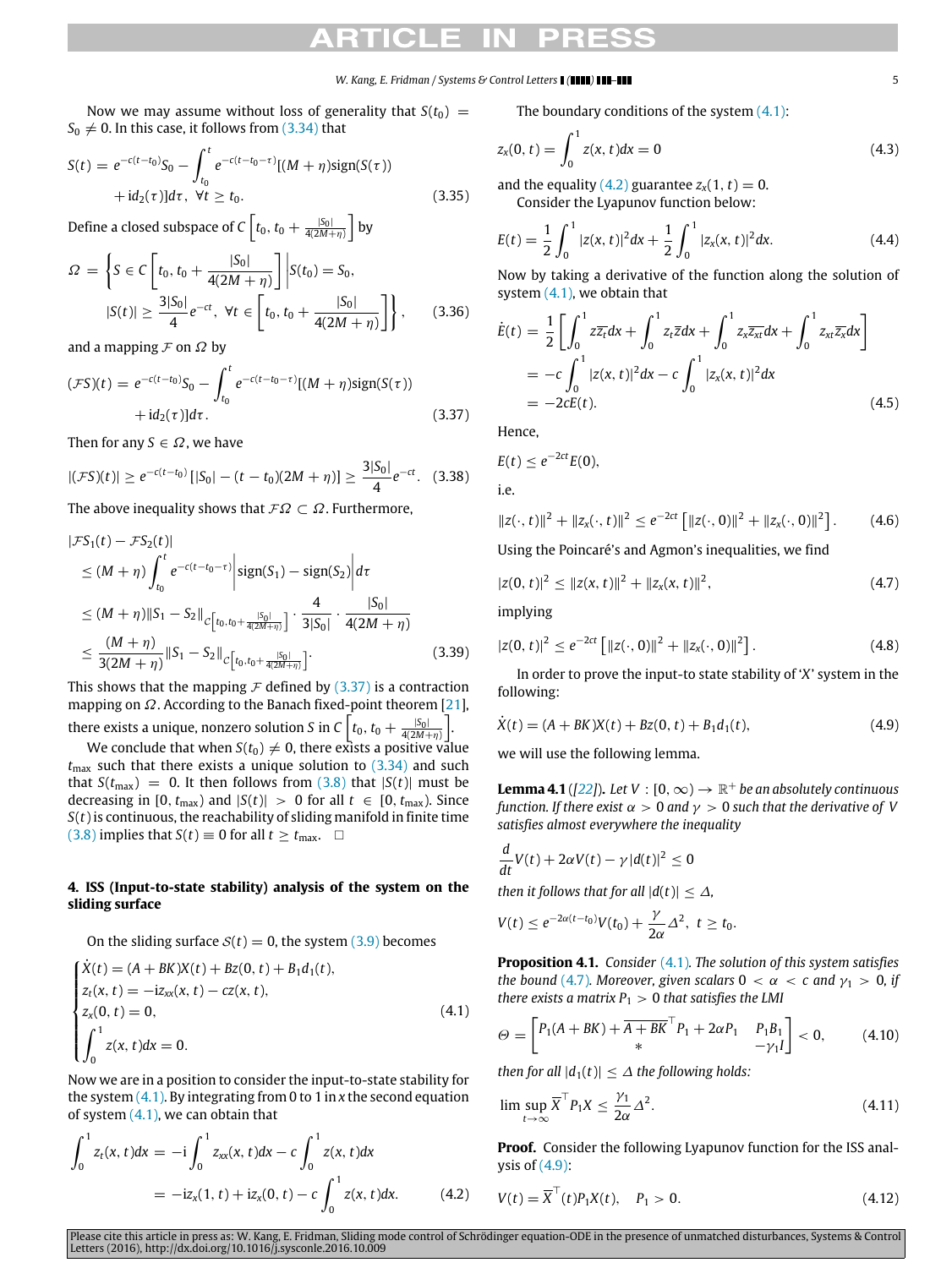Differentiating *V* along the trajectories of the system [\(4.9\)](#page-4-5) yields

$$
\frac{d}{dt}V(t) + 2\alpha V(t) - \gamma |z(0, t)|^2 - \gamma_1 |d_1(t)|^2
$$
\n
$$
\leq 2\overline{X}^\top(t)P_1\dot{X}(t) + 2\alpha \overline{X}^\top(t)P_1X(t) - \gamma |z(0, t)|^2 - \gamma_1 |d_1(t)|^2
$$
\n
$$
\leq 2\overline{X}^\top(t)P_1[(A + BK)X(t) + Bz(0, t) + B_1d_1(t)]
$$
\n
$$
+ 2\alpha \overline{X}^\top(t)P_1X(t) - \gamma |z(0, t)|^2 - \gamma_1 |d_1(t)|^2. \tag{4.13}
$$

Setting  $\eta(t) = \text{col}\{X(t), z(0, t), d_1(t)\}$  we obtain that

<span id="page-5-1"></span>
$$
\frac{d}{dt}V(t) + 2\alpha V(t) - \gamma |z(0, t)|^2 - \gamma_1 |d_1(t)|^2 \leq \overline{\eta(t)}^\top \Theta_1 \eta(t) \leq 0 \qquad (4.14)
$$

if

$$
\Theta_{1} = \begin{bmatrix} P_{1}(A + BK) + \overline{A + BK}^{\top} P_{1} + 2\alpha P_{1} & P_{1}B & P_{1}B_{1} \\ * & * & -\gamma I & 0 \\ * & * & -\gamma_{1}I \end{bmatrix}
$$
  
< 0. (4.15)

The feasibility of [\(4.10\)](#page-4-6) implies  $\Theta_1 < 0$  for large enough  $\gamma$ . From [\(4.14\)](#page-5-1) by comparison principle we obtain

$$
V(t) \le e^{-2\alpha t} V(0) + \int_0^t e^{-2\alpha(t-s)} [\gamma |z(0, s)|^2 + \gamma_1 |d_1(s)|^2] ds, \ t \ge 0.
$$
 (4.16)

Then the exponential bound [\(4.8\)](#page-4-7) on  $|z(0, t)|$  and  $|d_1(t)| \leq \Delta$  imply  $(4.11)$ . □

**Remark 4.1.** Since  $A + BK$  is Hurwitz, the (1, 1)-term of  $\Theta$  in [\(4.10\)](#page-4-6) is negative for small enough  $0 < \alpha < c$ . Then by Schur complement, the LMI [\(4.10\)](#page-4-6) is feasible for large enough  $\gamma_1 > 0$ .

**Remark 4.2.** If an unmatched disturbance appears in the righthand side of Schrödinger equation, the system becomes

$$
\begin{cases}\n\dot{X}(t) = AX(t) + Bu(0, t), \ t > 0, \\
u_t(x, t) = -iu_{xx}(x, t) + B_1d_1(t), \ 0 < x < 1, \ t > 0, \\
u_x(0, t) = CX(t), \ t > 0, \\
u_x(1, t) = U(t) + d_2(t), \ t > 0.\n\end{cases}
$$
\n(4.17)

By the same backstepping transformations  $(2.1)$  and  $(2.9)$ , we obtain the following target system:

<span id="page-5-2"></span>
$$
\begin{cases}\n\dot{X}(t) = (A + BK)X(t) + BZ(0, t), \\
Z_t(x, t) = -iz_{xx}(x, t) - cz(x, t) + \bar{B_1}(x)d_1(t), \\
Z_x(0, t) = 0, \\
Z_x(1, t) = Z(t) + d_2(t),\n\end{cases}
$$
\n(4.18)

where

$$
\bar{B}_1(x) \triangleq B_1 \left[ 1 - \int_0^x (q(x, y) + k(x, y)) dy + \int_0^x \int_0^y k(x, y) q(y, s) ds dy \right].
$$
\n(4.19)

From the backstepping transformations  $(2.1)$  and  $(2.9)$ , it can be shown that

$$
\|\bar{B}_1\|_{C[0,1]} = \max_{0 \le x \le 1} |\bar{B}_1(x)| \le [1 + ||q|| + ||k||+ ||q|| \cdot ||k||] \cdot |B_1|.
$$
 (4.20)

SMC may not be efficient in the case of perturbed Schrödinger equation, because in the case of the disturbance  $d_1$  in the righthand side of Schrödinger equation, this disturbance may become dominant after the backstepping, where the norm of  $\overline{B_1}$  may become large. So, compensation of the matched disturbances only by using SMC may not be efficient.

We will show next that the simple Lyapunov function that has been used in the present paper is not appropriate to ISS analysis in this case. If we choose the same sliding mode surface [\(3.2\),](#page-2-11) the boundary conditions of the system  $(4.18)$  on the sliding mode surface [\(3.2\)](#page-2-11) become

<span id="page-5-3"></span>
$$
z_x(0, t) = \int_0^1 z(x, t) dx = 0.
$$
 (4.21)

By integrating from 0 to 1 in *x* the second equation of system [\(4.18\),](#page-5-2) we find

<span id="page-5-4"></span>
$$
\int_0^1 z_t(x, t) dx = -i \int_0^1 z_{xx}(x, t) dx - c \int_0^1 z(x, t) dx
$$

$$
+ \int_0^1 \bar{B}_1(x) dx \cdot d_1(t).
$$
(4.22)

The boundary conditions  $(4.21)$  and the equality  $(4.22)$  imply

$$
z_x(1, t) = -i \int_0^1 \bar{B_1}(x) dx \cdot d_1(t).
$$
 (4.23)

Consider the following Lyapunov function:

$$
V_1(t) = \frac{1}{2} \int_0^1 |z(x, t)|^2 dx.
$$
 (4.24)

Differentiating  $V_1$  along the system  $(4.18)$  subject to  $(4.21)$ , we find

<span id="page-5-5"></span>
$$
\dot{V}_1(t) + 2\alpha V_1(t) - \gamma_1 |d_1(t)|^2
$$
\n
$$
\leq -2(c - \alpha)V_1(t) + \|\vec{B}_1\|_{C[0,1]} \cdot |d_1(t)| \cdot [|z(1, t)| + \|z\|]
$$
\n
$$
-\gamma_1 |d_1(t)|^2. \tag{4.25}
$$

Due to the term  $|z(1, t)|$  in the right-hand side of  $(4.25)$ , the latter cannot be non-positive for all  $d_1$  and all admissible initial conditions *z*(*x*, 0). Therefore, the simple Lyapunov function that has been used in the present paper is not appropriate to ISS analysis in this case.

### <span id="page-5-0"></span>**5. Example**

Consider the following simple system with unknown (bounded) perturbations  $d_1(t)$  and  $d_2(t)$ :

<span id="page-5-6"></span>
$$
\begin{cases}\n\dot{X}(t) = \begin{bmatrix} 0 & 2 \\ 6 & -4 \end{bmatrix} X(t) + \begin{bmatrix} 1 \\ 1 \end{bmatrix} u(0, t) + \begin{bmatrix} 1 \\ 0 \end{bmatrix} d_1(t), \\
u_t(x, t) = -iu_{xx}(x, t), \\
u_x(0, t) = \begin{bmatrix} 1 & 0 \end{bmatrix} X(t), \\
u_x(1, t) = U(t) + d_2(t),\n\end{cases}
$$
\n(5.1)

where

$$
X(t) = \begin{bmatrix} x_1(t) \\ x_2(t) \end{bmatrix}, A = \begin{bmatrix} 0 & 2 \\ 6 & -4 \end{bmatrix}, B = \begin{bmatrix} 1 \\ 1 \end{bmatrix},
$$
  
\n
$$
B_1 = \begin{bmatrix} 1 \\ 0 \end{bmatrix}, C = \begin{bmatrix} 1 & 0 \end{bmatrix}.
$$
\n(5.2)

We choose  $K = \begin{bmatrix} -7 & 0 \end{bmatrix}$  such that  $A + BK$  is Hurwitz, where

$$
A + BK = \begin{bmatrix} -7 & 2\\ -1 & -4 \end{bmatrix} \tag{5.3}
$$

and the eigenvalues of  $A + BK$  are  $\lambda_1 = -5$ ,  $\lambda_2 = -6$ .

Then by backstepping transformation  $(2.1)$ , we get the intermediate system:

$$
\begin{cases}\n\dot{X}(t) = \begin{bmatrix} -7 & 2\\ -1 & -4 \end{bmatrix} X(t) + \begin{bmatrix} 1\\ 1 \end{bmatrix} w(0, t) + \begin{bmatrix} 1\\ 0 \end{bmatrix} d_1(t), \\
w_t(x, t) = -iw_{xx}(x, t), \\
w_x(0, t) = 0, \\
w_x(1, t) = W(t) + d_2(t).\n\end{cases}
$$
\n(5.4)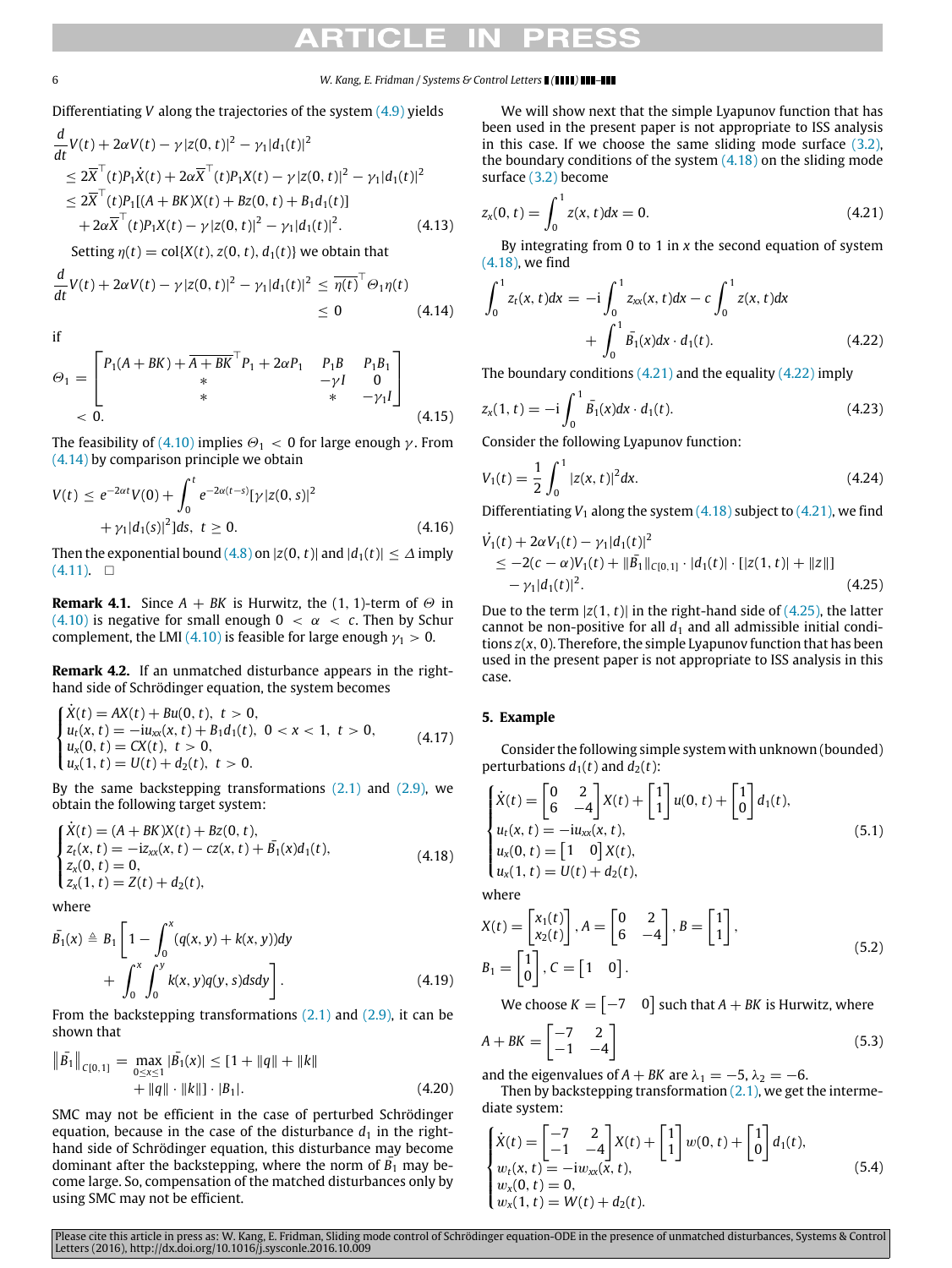<span id="page-6-3"></span>

**Fig. 1.** Displacement  $z(x, t)$  of the target system without SMC.

By a further backstepping transformation  $(2.9)$ , we choose  $c = 1$ and obtain the target system:

<span id="page-6-1"></span>
$$
\begin{cases}\n\dot{X}(t) = \begin{bmatrix} -7 & 2\\ -1 & -4 \end{bmatrix} X(t) + \begin{bmatrix} 1\\ 1 \end{bmatrix} z(0, t) + \begin{bmatrix} 1\\ 0 \end{bmatrix} d_1(t), \\
z_t(x, t) = -iz_{xx}(x, t) - z(x, t), \\
z_x(0, t) = 0, \\
z_x(1, t) = Z(t) + d_2(t).\n\end{cases}
$$
\n(5.5)

Under the sliding mode control [\(3.6\),](#page-2-1) the closed-loop system [\(5.5\)](#page-6-1) becomes

<span id="page-6-2"></span>
$$
\begin{cases}\n\dot{X}(t) = \begin{bmatrix} -7 & 2 \\ -1 & -4 \end{bmatrix} X(t) + \begin{bmatrix} 1 \\ 1 \end{bmatrix} z(0, t) + \begin{bmatrix} 1 \\ 0 \end{bmatrix} d_1(t), \\
z_t(x, t) = -iz_{xx}(x, t) - z(x, t), \\
z_x(0, t) = 0, \\
z_x(1, t) = -i(M + \eta) sign(S(t)) + d_2(t).\n\end{cases} (5.6)
$$

On the sliding mode surface, the system  $(5.6)$  is given by

$$
\begin{cases}\n\dot{X}(t) = \begin{bmatrix} -7 & 2\\ -1 & -4 \end{bmatrix} X(t) + \begin{bmatrix} 1\\ 1 \end{bmatrix} z(0, t) + \begin{bmatrix} 1\\ 0 \end{bmatrix} d_1(t), \\
z_t(x, t) = -iz_{xx}(x, t) - z(x, t), \\
z_x(0, t) = 0, \\
\int_0^1 z(x, t) dx = 0.\n\end{cases}
$$
\n(5.7)

Applying [Proposition 4.1,](#page-4-9) we fix  $\alpha = 0.3$ , and minimize  $\gamma_1$ . Then we obtain that the solution of LMI is feasible with  $\gamma_1 = 0.1764$ .

## *5.1. Numerical simulation*

We give now some simulation results to illustrate the effects of the SMC. Consider the original system  $(5.1)$  and target system  $(5.5)$ 

<span id="page-6-4"></span>

(b) Displacement Im{*z*(*x*, *t*)}.

**Fig. 2.** Displacement  $z(x, t)$  of the target system with SMC.

with the initial value:

$$
X(0) = \begin{bmatrix} 3 \\ -1 + i \end{bmatrix}, z(x, 0) = 10x^3 - 2ix^4,
$$
(5.8)  

$$
u(x, 0) = z(x, 0) + \int_0^x p(x, y)z(y, 0)dy + \int_0^x l(x, y) \left[ z(y, 0) + \int_0^y p(y, s)z(s, 0)ds \right] dy + \psi(x)X(0).
$$
(5.9)

The disturbances are described as  $d_1(t) = \cos t$  and  $d_2(t) = 2i \sin t$ . Note that both  $d_1(t)$  and  $d_2(t)$  are uniformly bounded.

A finite difference method is applied to compute the displace-ments of the system. [Fig. 1\(](#page-6-3)a, b) displays the real and imaginary parts of displacement of target system [\(5.5\)](#page-6-1) without SMC respectively. Here the steps of space and time are chosen as 0.1 and 0.0001, respectively. [Fig. 5](#page-7-0) show the displacement of original system [\(5.1\)](#page-5-6) respectively without SMC.

Further the proposed sliding mode controller  $(3.6)$  is applied with the design parameters  $M = 2$  and  $\eta = 1$ . [Fig. 2\(](#page-6-4)a, b) demonstrates the real and imaginary parts of displacement of target system [\(5.6\)](#page-6-2) with the same space and time step sizes used. Compared with [Fig. 1\(](#page-6-3)a, b), we see the advantage of SMC approach. It is seen that the displacement is obviously convergent. [Fig. 6](#page-7-1) shows the displacement of original system  $(5.1)$  with SMC respectively.

<span id="page-6-0"></span>[Fig. 3](#page-7-2) displays the real part of *X*(*t*) without SMC. [Fig. 4](#page-7-3) shows the real part of *X*(*t*) with SMC. Due to unmatched disturbance, it is seen that  $X(t)$  is ultimately bounded. According to [Figs. 3](#page-7-2) and [4,](#page-7-3) it is clear that the ultimate bound of  $|X(t)|$  is larger if there is no SMC. This is consistent with the theoretical results.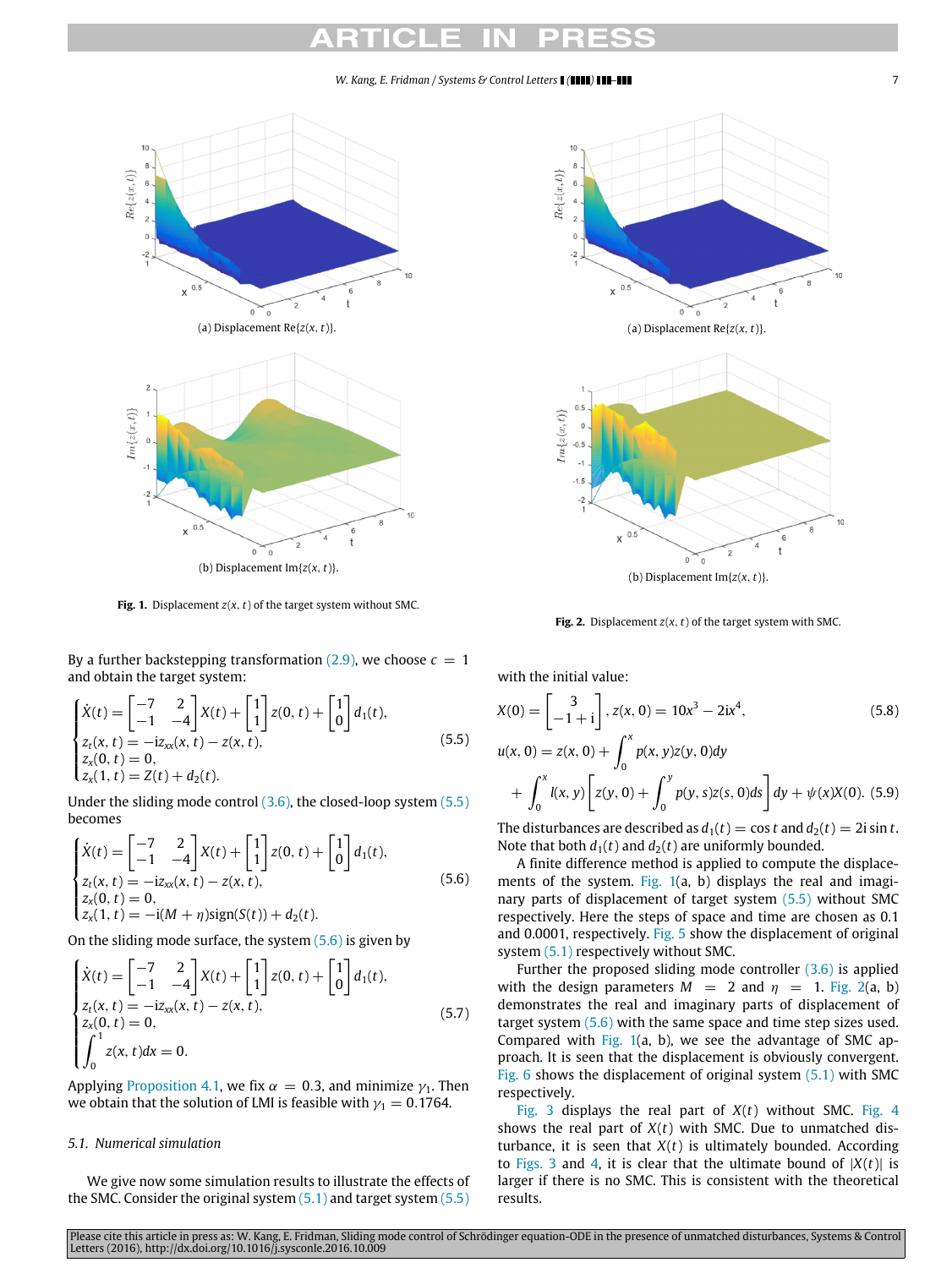<span id="page-7-2"></span>

(b) Displacement  $Re{x_2(t)}$ .

**Fig. 3.** Real part of displacement *X*(*t*) (without SMC).

<span id="page-7-3"></span>

**Fig. 4.** Real part of displacement *X*(*t*) (with SMC).

<span id="page-7-0"></span>

**Fig. 5.** Displacement *u*(*x*, *t*) of original system without SMC.

<span id="page-7-1"></span>



## **6. Conclusion**

In this paper, to the best of our knowledge, sliding mode boundary control is developed for systems with unmatched and matched